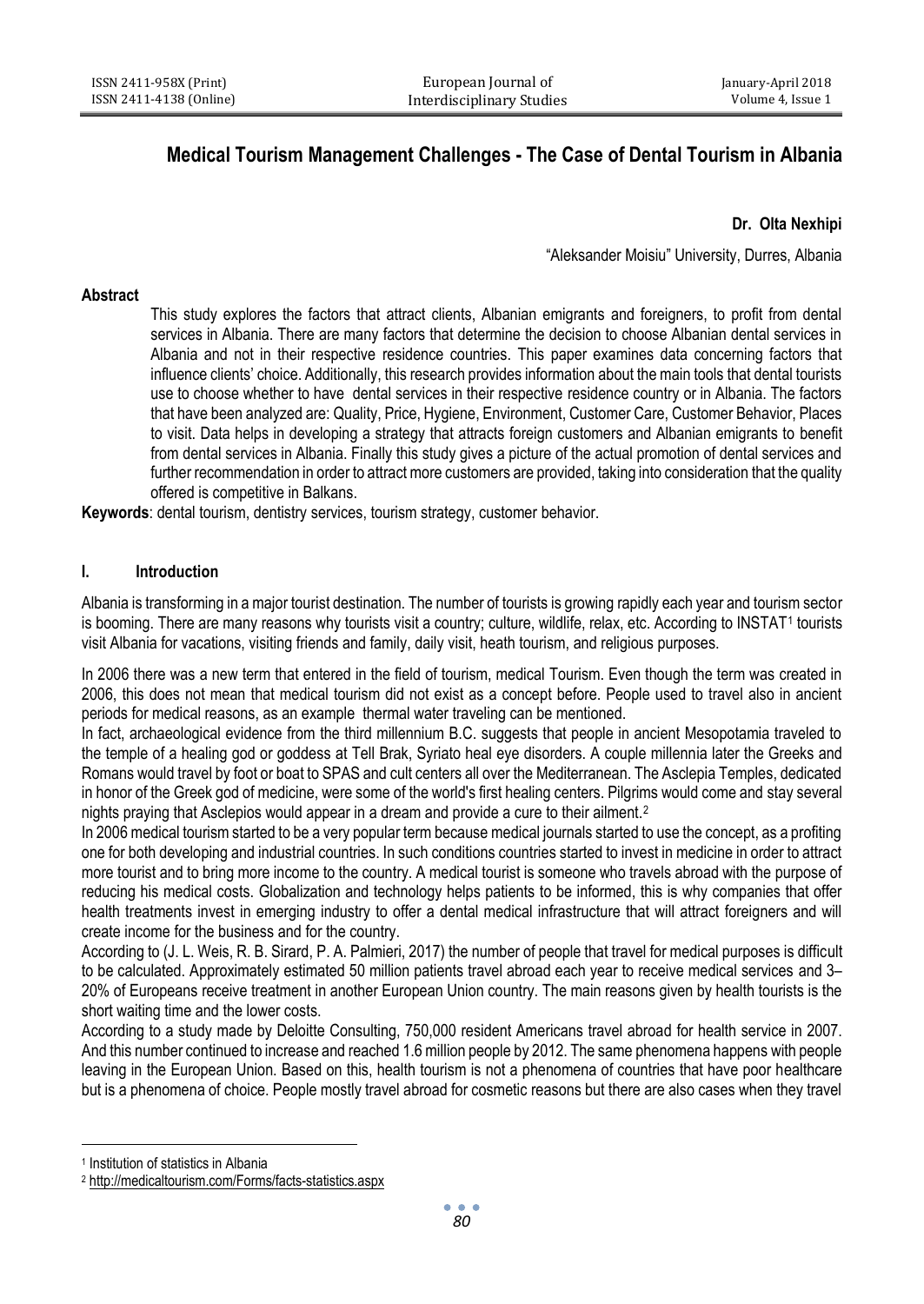| ISSN 2411-958X (Print)  | European Journal of       | January-April 2018 |
|-------------------------|---------------------------|--------------------|
| ISSN 2411-4138 (Online) | Interdisciplinary Studies | Volume 4. Issue 1  |

for other needed surgeries like organ transplant or fertilization, which in some countries is not even allowed. Especially in the Muslim countries where fertilization is controlled case by case based on the countries law<sup>1</sup>.

Albania is a country which in the last five years has an increasing number of visitors. People that travel to Albania for health care purposes mostly travel for dental care. According to the Medical dental Association, dental tourism is the act of a person traveling from one country to another for dental care. While in Europe dental tourism is commonly known as dental vacations or dental holidays. Data collected in the framework of this study shows that Albania is a country that has shown the potential of satisfying tourists in the field of dental tourism.

The main research objectives of this study are: to provide an overview of main reasons why Albania should be a considered as a destination in the field of dental Tourism, second to analyze the satisfaction of Albanians and foreigners in the dental care and finally it aims to present the areas that need improvement in order to attract tourists. This study is of a descriptive nature, because through descriptive statistics we have analyzed the data and come to conclusions.

# **II. General information about Albanian Dental System**

Dental Tourism is offered all over the world and there are many countries that offer good quality for a very good prices. Here we come to the question why tourist should visit Albania. Which has many answers;

Education – in Albania the universities in which dentists study do use the latest technology in education and in practice for the students. The Albanian Law obliges students of dentistry to follow at least three international conferences in European Countries, on the technology development otherwise they cannot finish their study. This helps students to constantly improve they know-what and know-how in order to gain knowledge about the newest dental techniques.

Technology - according to the dentists association in Albania, the technology used by Albanian dentists is the latest developed one, and the investment in the field of dentistry is high.It can be compared to the technology of the most developed countries<sup>2</sup>.

Albanian Tourism – Albania is a country that can offer four seasons tourism due to its geographical position and on its climate. In the last five years the number of tourist visiting Albania has been increasing, especially the number of tourists from European countries near Albania, like Italy or Greece. According to the Italian news agency, RAI Albania offer low prices, fresh food and a spectacular nature, this is the reason why the number of Italian visitors in Albania was 50.000.

In figure 1 is shown the number of foreigners visiting Albania from 2012 to 2016, we notice that Albania has been visited by tourists from Africa, Amerika, East Asia and Pacific, Middle East, South Asia and Europe, the highest number of tourists come from Central Europe, Northern Europe, Southern Europe, Western Europe and East/Mediterranean Europe.

| Description                  | 2012      | 2013      | 2014      | 2015    | 2016      |
|------------------------------|-----------|-----------|-----------|---------|-----------|
| Africa                       | 1.057     | 919       | 859       | 2.973   | 1.077     |
| America                      | 73.810    | 73.291    | 90.084    | 96.763  | 103.839   |
| East Asia and Pacific        | 19.689    | 23.628    | 30.874    | 33.032  | 35.894    |
| Middle East                  | 1,524     | 3.944     | 2,607     | 3.604   | 4,324     |
| South Asia                   | 1.135     | 961       | 1.274     | 1.636   | 1.699     |
| Central /Eastern Europe      | 90.643    | 112,333   | 163,006   | 151.457 | 182.581   |
| - Northern Europe            | 117,434   | 119.016   | 137.308   | 125513  | 149.965   |
| - Southern Europe            | 2.759.374 | 2,467,195 | 2,821,920 | 3169174 | 3,855,617 |
| - Western Europe             | 200.462   | 210.845   | 237.760   | 246.811 | 221.492   |
| - East/ Mediterranean Europe | 46.198    | 54.194    | 63.671    | 66.468  | 75.750    |

**Figure 1.** Tourist visiting Albania during the period 2012-2016

(Source; Institution of Statistics Albania<sup>3</sup> )

[reproduction#f\\_ca6a9f22\\_5](https://www.al-islam.org/marriage-and-morals-islam-sayyid-muhammad-rizvi/chapter-five-new-techniques-human-reproduction#f_ca6a9f22_5) (Accessed, October 2017)

 $\ddot{\phantom{a}}$ <sup>1</sup> [https://www.al-islam.org/marriage-and-morals-islam-sayyid-muhammad-rizvi/chapter-five-new-techniques-human-](https://www.al-islam.org/marriage-and-morals-islam-sayyid-muhammad-rizvi/chapter-five-new-techniques-human-reproduction#f_ca6a9f22_5)

<sup>2</sup> http://www.shdsh.org/PerProfesionistet/Legjislacion.aspx

<sup>3</sup> [http://databaza.instat.gov.al/pxweb/sq/DST/START\\_\\_TU/](http://databaza.instat.gov.al/pxweb/sq/DST/START__TU/)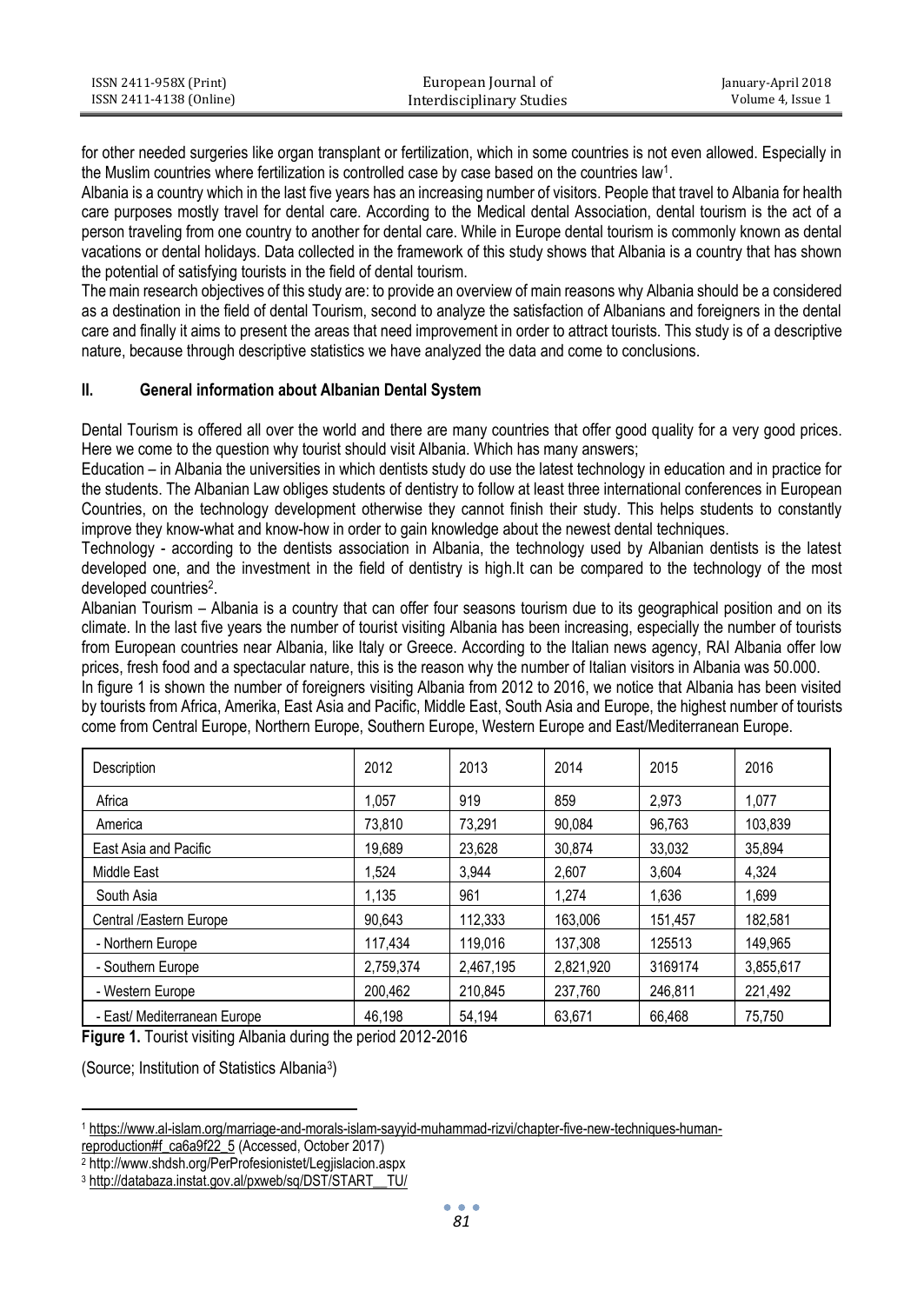| ISSN 2411-958X (Print)  | European Journal of       | January-April 2018 |
|-------------------------|---------------------------|--------------------|
| ISSN 2411-4138 (Online) | Interdisciplinary Studies | Volume 4, Issue 1  |

Based on the facts given previously the number of tourists visiting Albania keeps increasing. The institution of statistics makes also a division on the reasons why tourist visit Albania. Data from the years 2012-2015 show that the reasons why tourists enter Albania are holidays, visits to friends and relatives, health treatment, religious reasons, transit, one day visits and other reasons which are not specifies.

| Description                    | 2012      | 2013      | 2014      | 2015      |
|--------------------------------|-----------|-----------|-----------|-----------|
| <b>Visitors</b>                | 3,226,460 | 3,077,691 | 3,467,765 | 3,945,937 |
| Holidays                       | 1,492,898 | 484,018   | 1,315,409 | ,579,252  |
| Visit to friends and relatives | 89,999    | 33,904    | 37.345    | 32,537    |
| Health treatment               | 1,188     | 1.083     | 1.503     | .554      |
| Religious                      | 1.501     | 1,108     | 2,543     | 0.600     |
| Transit                        | 287,206   | 178,297   | 204,826   | 185,305   |
| One-day visits                 | 71,292    | 220,265   | 126,691   | 161,580   |
| Other reasons                  | 1,527,615 | 2,287,450 | 1,936,105 | 2,127,277 |
| <b>Business</b>                | 41,967    | 49,863    | 48.169    | 42.137    |

Figure 2. Arrivals of foreigners in Albania by purpose of travel, 2012-2015. (Source; Institution of Statistics Albania<sup>1</sup> )

As we notice from the table the number of tourists visiting Albania for health care purpose has been increased with the passing of the years and we can also notice it from the figure 3.



Figure 3. Health tourists Visitors in Albania In years

(Source; Institution of Statistics Albania<sup>2</sup> )

The main objective of this study is to determine how the potential of Albania in tourism can be fruitful even for dental tourism. This objective is achieved through the analysis of the data collected from potential clients that do not reside in Albania.

# **III. Methodology**

 $\ddot{\phantom{a}}$ 

An online questionnaire was distributed from August 2017 to November 2017, it was developed after literature review and discussions with colleges in the Institution of statistics in Albania. The distributed questionnaire was divided in two sections. Section one collected demographic data while section two has direct questions on dental treatments that tourists had in Albania and about the perception of tourists on service and their reaction after the treatment (like word of mouth).

The questionnaire was distributed online to 100 respondents, and many of the questions on the questionnaire were mandatory. 60 questionnaires were completed by Albanian emigrants and foreigners that visit Albania while the difference

<sup>1</sup> [http://databaza.instat.gov.al/pxweb/sq/DST/START\\_\\_TU/](http://databaza.instat.gov.al/pxweb/sq/DST/START__TU/)

<sup>&</sup>lt;sup>2</sup> http://databaza.instat.gov.al/pxweb/sq/DST/START\_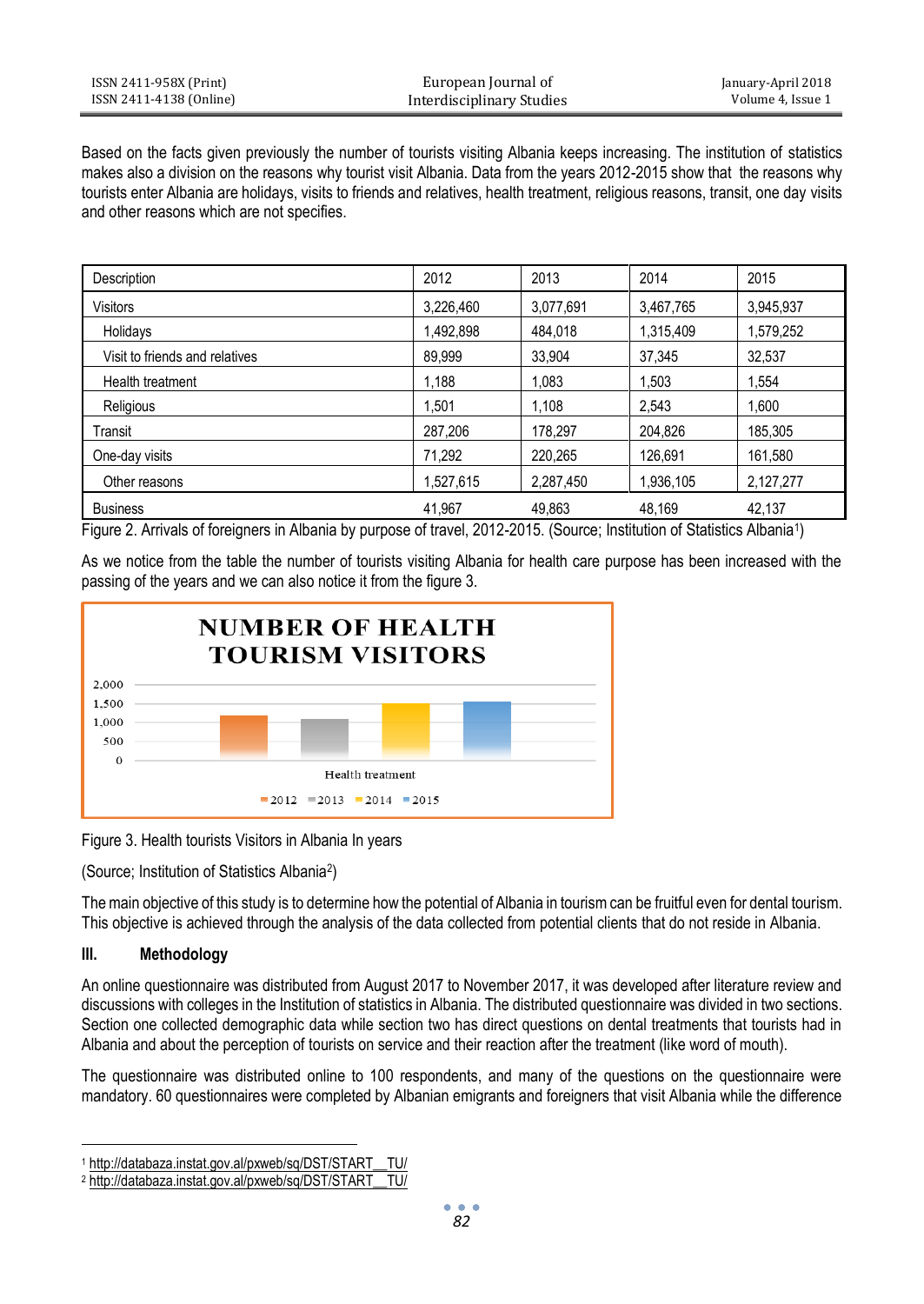| ISSN 2411-958X (Print)  | European Journal of       | January-April 2018 |
|-------------------------|---------------------------|--------------------|
| ISSN 2411-4138 (Online) | Interdisciplinary Studies | Volume 4. Issue 1  |

was distributed to Albanian people in order to see their perception on the service they have and if they would advise the service to foreign people they know and they have contact.

Through a question in the questionnaire we had the consent from participants in order to participate in the study. They were assured that refusal would not lead to any adverse consequences and the answers would be confidential and they would be used only for study purposes.

This is a descriptive study. Descriptive studies are aimed at finding out "what is," so observational and survey methods are frequently used to collect descriptive data (Borg & Gall, 1989). Descriptive research is unique in the number of variables employed. Like other types of research, descriptive research includes multiple variables for analysis, yet unlike other methods, it requires only one variable (Borg & Gall, 1989).

#### **IV. Results**

Out of 100 forms that were distributed, 100 were completed, returned and analyzed (response rate 100%). They were computed by Albanians and foreigners. The mean age of respondents was 38 years. The highest percentage of respondents were female (67.5%) and males (32.5%). 91% of respondents visit Albania one two three times a year. Their countries of residence are: Albania (40% of respondents), Italy (25% of respondents), Greece (9% of respondents), United States of America (5% of respondents), Germany (10% of respondents) and Switzerland (7% of respondents). There is also a category of other countries in which respondents were from Serbia and Kosovo (4% of respondents).



Figure 4. Number of respondents by country

During their visit to Albania 91% of respondents have tried dental care and only 85% of them were satisfied with the treatment and service. The reasons of choosing Albania were: an immediate need, like they felt bad and it was a necessity (12% of the respondents); low price (50% of the respondents); good service (24% of the respondents); good hygienic conditions (4% of respondents); quality offered (10% of respondents).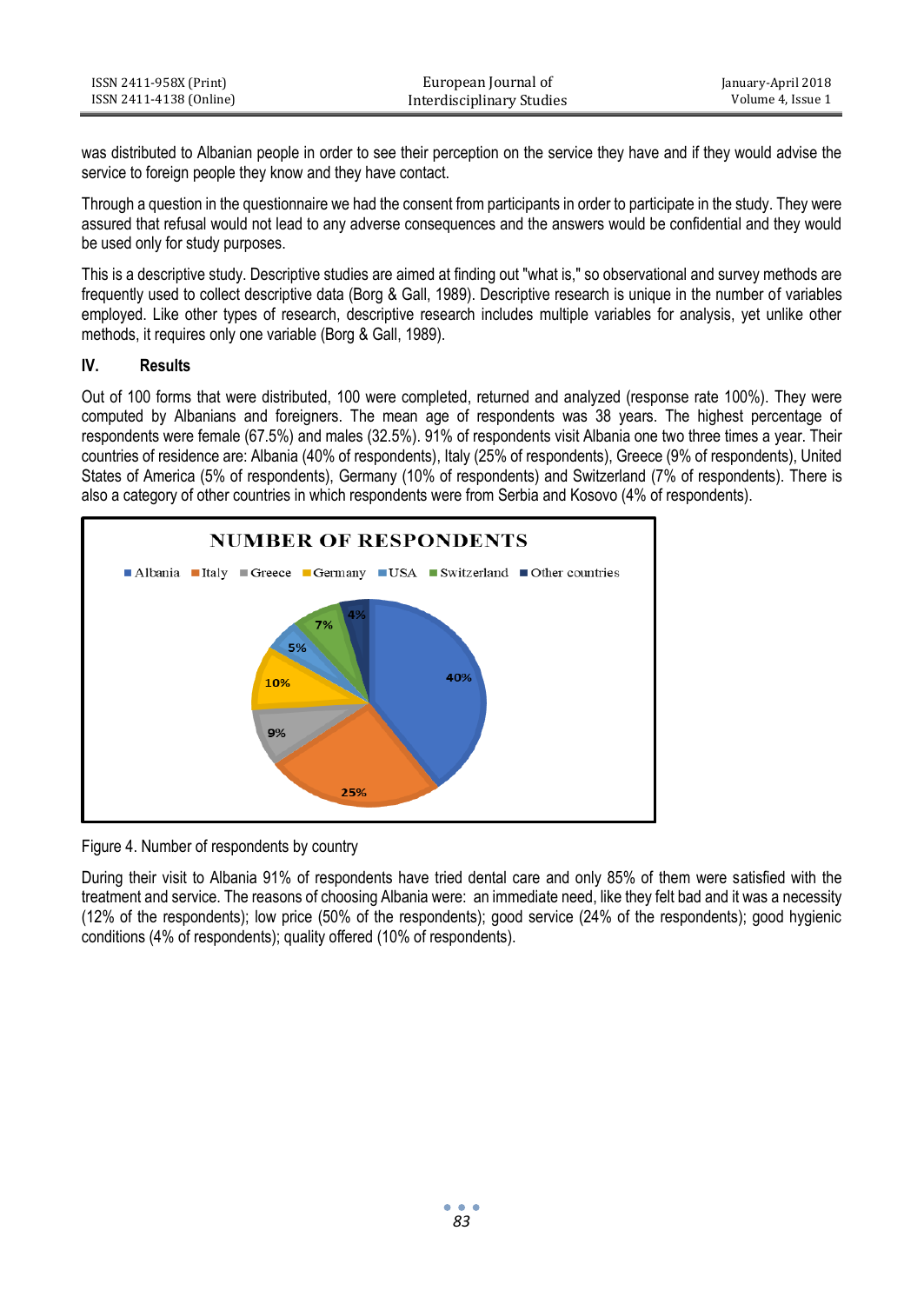

Figure 5. Reasons why tourists chose to profit from dental Service in Albania. Answers in percentage.

The main factor that determine dental tourists choice are convenient price and quality service. 75% of the respondents that took dental service in Albania have recommended their foreign friends to visit Albania and to profit from the dental service it offers. 62% of the respondents say that they have advised dental tourism in Albania to 1 to 3 foreigners they know.



Figure 6. Reasons why people that leave abroad advice dental service in Albania. Answers in percentage.

As we can see from figure 6 the main elements that people living abroad and that have tried dental service in Albania are quality service and convenient price. Respondents recommended other elements that Albanian tourism can offer such as visiting museums, enjoying seaside or hiking and sightseeing in the mountains.

The second part of the study was directed to the Albanians that take a continuous dental care in Albania. Respondents gave their personal evaluation of the dental care in Albania through Likert Scale questions.

*84*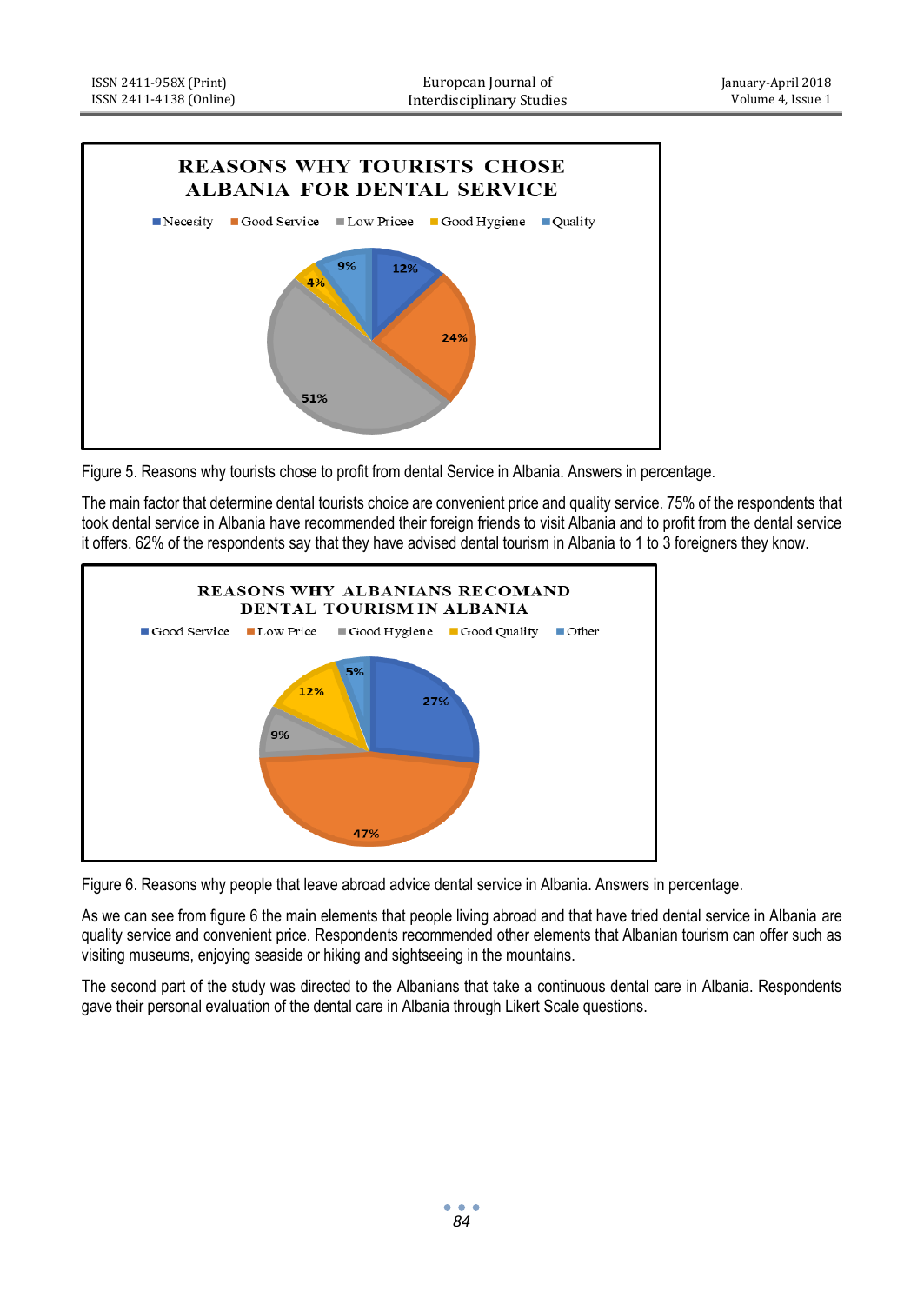

Figure 7. How Albanians evaluate the dental care in their country.

# **Answers in percentage.**

There is a paradox in the finding, zero percent of people evaluate dental service in Albania as bad and only 5% of them agree with the fact that dental service can be considered as bad. While 67% of the 40 respondents consider the dental care in Albania as a good service.

# **V. Conclusions and Discussions**

The sample size of this study was relatively small related to the health tourists that visit Albania but still it helps to create an idea about the opinion that tourists have on the dental care in Albania.

Nevertheless it revealed some interesting findings. Women travelled for dental care more than man. The overall mean age was 38 years which means that people tend to seek dental care in Albania while they are young. The biggest number of respondents was from Albania, Italy, and Germany.

While dental tourists may possibly travel for an array of reasons, their choices are usually motivated by price considerations. This was also revealed by the results of the study, people travel to Albania for dental care due to low price. And they advise it to other people due to low price. Quality is an element that attracts people to come to Albania for dental care, and in the meantime based on the questionnaires Albanians that live in Albania consider the dental service as a good one and there is no one that thinks dental service is absolutely bad.

Based on the data collected and on the literature, some recommendations can be given to dentist to attract more dental tourists

Keep on with same prices- evaluate their pricing policy

Keep quality by being in touch with technology and dental techniques- continuously improve their quality and update their technology

Contact tourism agencies and offer their prices in order to create packets for dental care and tourism- build partnership with tourism agencies

Make more promotions to the services their offer- focus on their marketing and promotion strategies

Education and traveling abroad of dentists should be intensified-training and capacity building of dentists should be intensified.

> $\bullet$   $\bullet$   $\bullet$ *85*